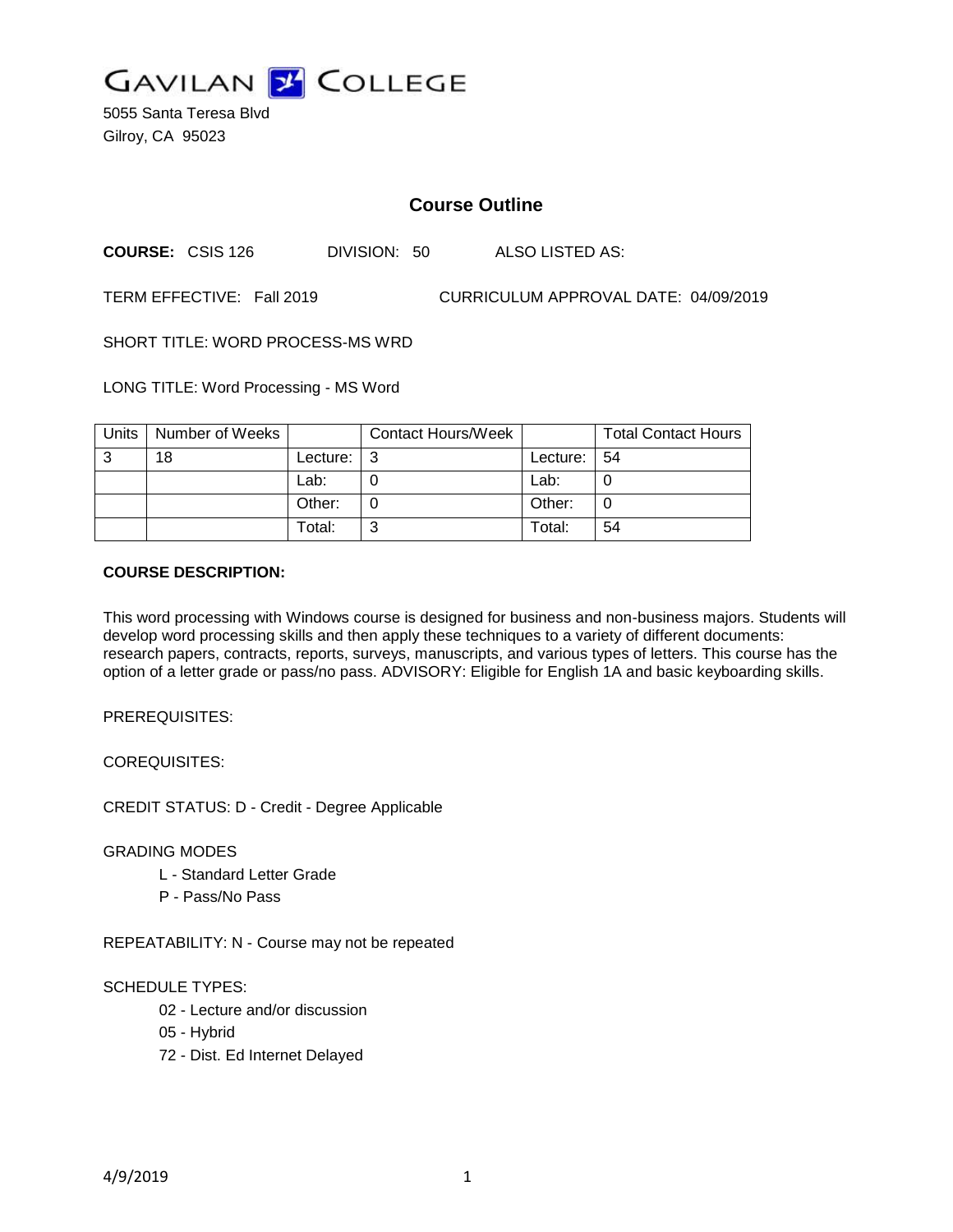### **STUDENT LEARNING OUTCOMES:**

1. Produce a document using cut/copy/paste, fonts, styles, spellcheck and thesaurus that contains tables, footnotes, images, indexes, and a table of contents. Measure of assessment: projects, homework, exams Year assessed, or planned year of assessment: 2020 Semester: Spring

2. Create a document with graphics, WordArt, shapes, and SmartArt. Measure of assessment: homework, projects, exams Year assessed, or planned year of assessment: 2020 Semester: Spring

3. Prepare documents and labels using Mail Merge. Measure of assessment: homework, projects, exams Year assessed, or planned year of assessment: 2020 Semester: Spring

### **CONTENT, STUDENT PERFORMANCE OBJECTIVES, OUT-OF-CLASS ASSIGNMENTS**

Curriculum Approval Date: 04/09/2019

5.5 HOURS

CONTENT: Creating and Editing Business Documents

Lectures: Formatting with text and document layout.

STUDENT PERFORMANCE OBJECTIVES: Create, modify, and save documents using a wide variety of Word commands.

5.5 HOURS

CONTENT: Introducing Tables

Lectures: Organizing documents in table format. Creating tables, revising tables, inserting tables, and formatting tables. Performing calculations in tables.

STUDENT PERFORMANCE OBJECTIVES: Create Word documents with several types of tables. Modify and format tables.

6 HOURS

CONTENT: Creating Reports/Research Papers

Lectures: Formatting documents by using tabs, indentions, and columns. Inserting references, footnotes, and bibliographies in a document.

STUDENT PERFORMANCE OBJECTIVES: Create documents that make use of various indention techniques, character and line formatting, and tables. Add headers and footers, footnotes, indexes, and table of contents to a document. Create a document with columns and vertical page alignment. Demonstrate formatting text with different types of styles.

6 HOURS

CONTENT: Creating a Promotional Brochure

Lectures: Working with pictures, SmartArt, WordArt, and shapes. Editing graphics.

STUDENT PERFORMANCE OBJECTIVES: Demonstrate how to insert and format graphics including WordArt, SmartArt, shapes, and charts. Demonstrate how to position and delete graphics.

4.5 HOURS

CONTENT: Using Mail Merge

Lectures: Preparing, merging, and editing Mail Merge documents, envelopes, and labels.

STUDENT PERFORMANCE OBJECTIVES: Prepare the sample documents in the chapter and do the assigned exercises. Produce documents using Mail Merge.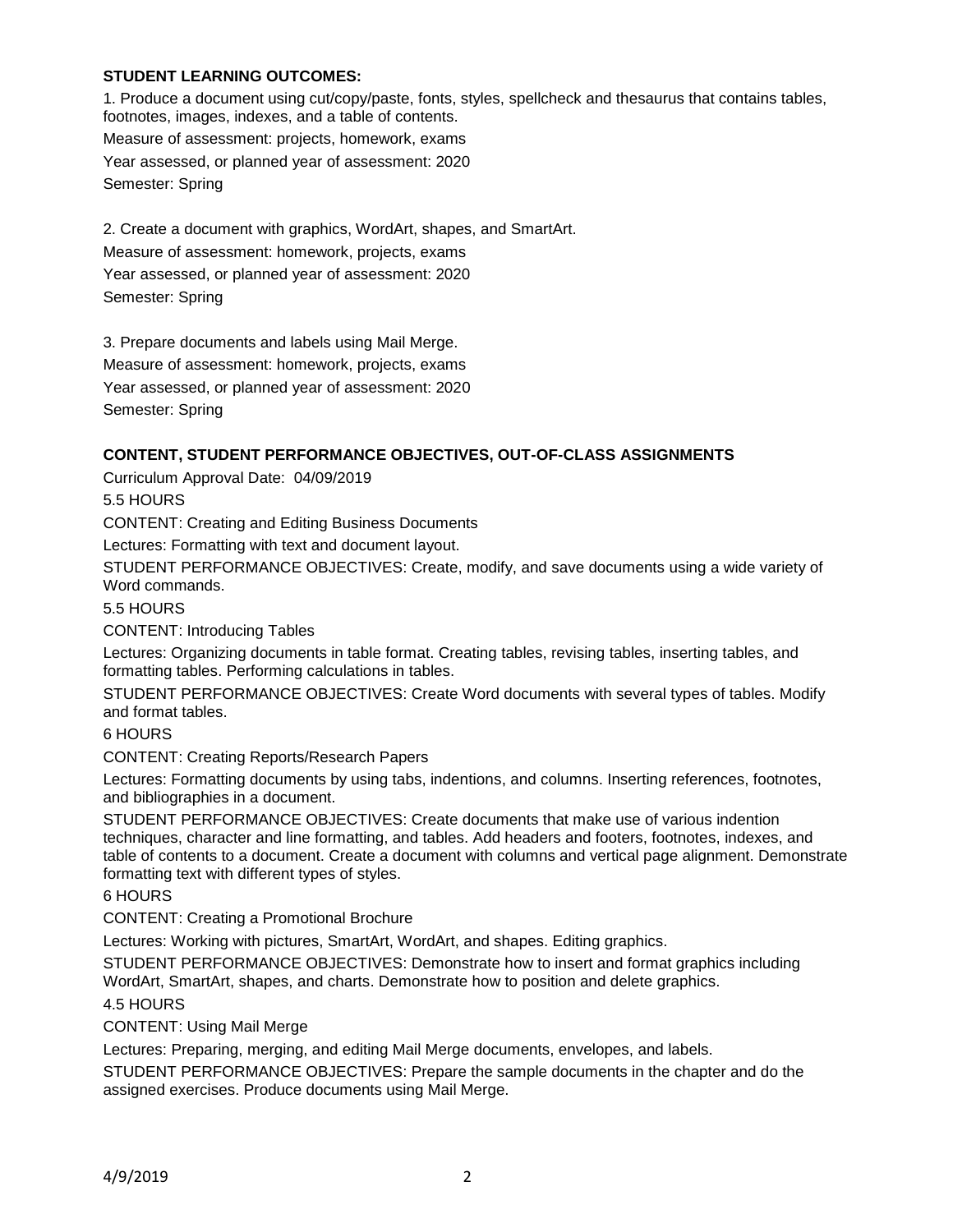## 4.5 HOURS

CONTENT: Creating a Newsletter

Lectures: Formatting a document that uses columns, section breaks, graphics, and cover pages.

STUDENT PERFORMANCE OBJECTIVES: Prepare the sample documents in each chapter and do the assigned exercises. Produce documents that use columns, section breaks, graphics, and cover pages.

2 HOURS

Midterm test, quiz, or project.

5 HOURS

CONTENT: Working with Long Documents

Lectures: Formatting text and using styles. Navigating long documents. Creating an index and a table of figures.

STUDENT PERFORMANCE OBJECTIVES: Prepare the sample documents in the chapter and do the assigned exercises. Create documents that use macros, styles, special text, and cross-referencing. 4.5 HOURS

CONTENT: Working with Forms

Lectures: Preparing and protecting forms. Creating a form, filling in a form, and printing a form. Creating tables in a form template. Protecting and securing documents. Sharing data.

STUDENT PERFORMANCE OBJECTIVES: Prepare the sample documents in each chapter and do the assigned exercises. Create forms in a document that can be protected and shared.

4 HOURS

CONTENT: Collaborating in Word

Lectures: Tracking and reviewing changes and inserting comments in documents.

STUDENT PERFORMANCE OBJECTIVES: Prepare the sample documents in each chapter and do the assigned exercises. Create shared documents and documents with tracked changes. Create documents that use templates, master documents, and sub-documents. Create documents that use comments and table of contents.

### 4.5 HOURS

CONTENT: Integrating Word with Excel, PowerPoint, and the Web

Lectures: Copying, embedding, and linking data.

STUDENT PERFORMANCE OBJECTIVES: Prepare the sample documents in each chapter and do the assigned exercises. Demonstrate how to copy, embed, and link data. Demonstrate how to integrate Word with Excel and PowerPoint. Create documents that have links and use Web pages.

2 HOURS

### **METHODS OF INSTRUCTION:**

Lecture, demonstration, discussion.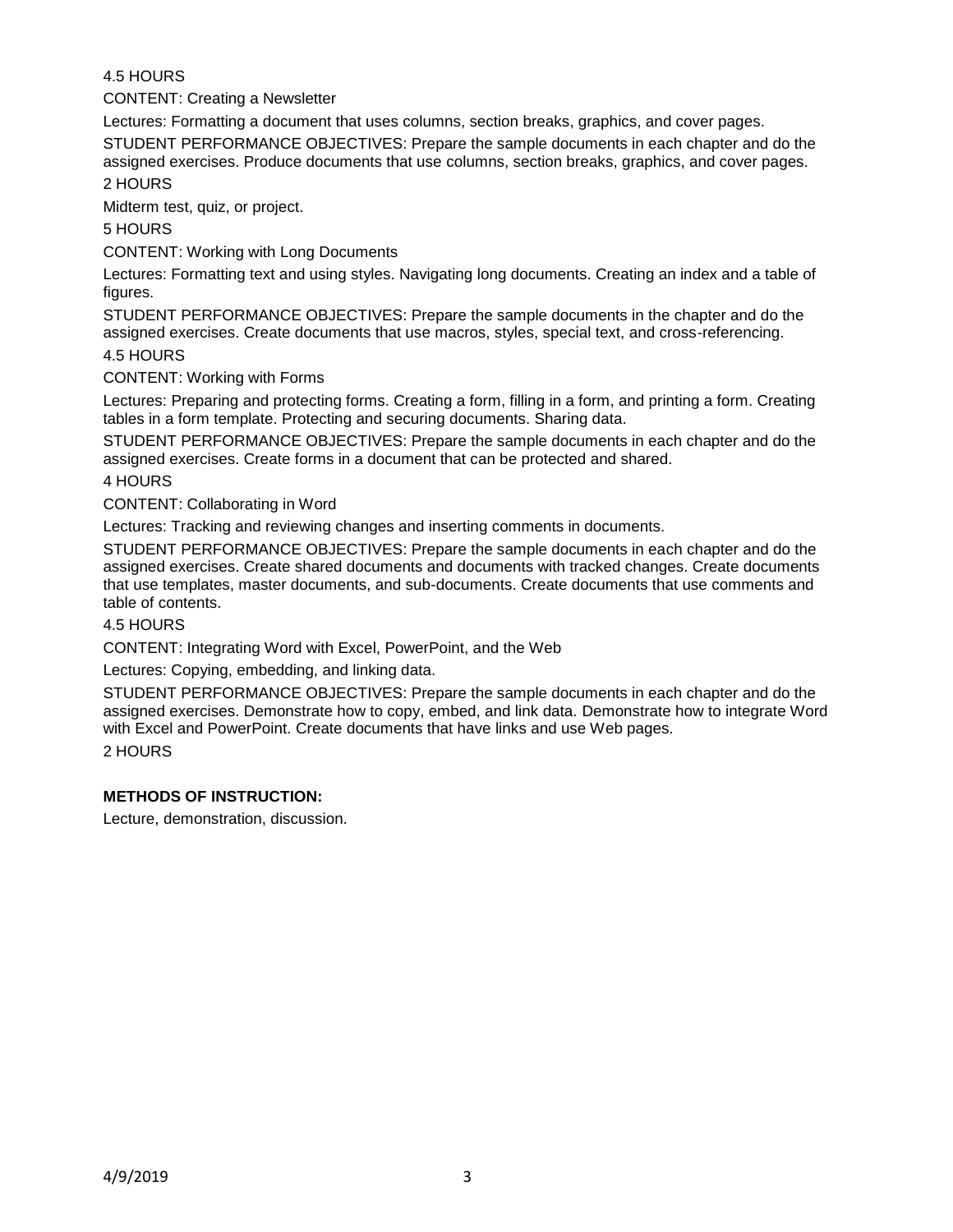### **OUT OF CLASS ASSIGNMENTS:**

Required Outside Hours: 11

Assignment Description: HOMEWORK: Read chapter related to these lectures and do end of chapter homework exercises. Prepare documents using the basic commands presented in class.

Required Outside Hours: 11

Assignment Description: HOMEWORK: Read the chapters related to these lectures and do end of chapter homework exercises. Create a resume using a Table format. Create Word documents with several types of tables. Modify and format the tables and perform table calculations.

Required Outside Hours: 12

Assignment Description: HOMEWORK: Read the chapter related to these lectures and do end of chapter homework exercises. Create documents using tabs, indentions, columns, references, footnotes, and bibliographies.

Required Outside Hours: 12

Assignment Description: HOMEWORK: Read the chapters related to these lectures and do end of chapter homework exercises. Prepare documents that have images and watermarks. Prepare documents that have shapes, lines, WordArt, and dropped capital letters. Create a brochure using the techniques presented in class.

Required Outside Hours: 9

Assignment Description: HOMEWORK: Read the chapter and complete the end of chapter exercises. Use Mail Merge techniques to produce labels, documents, and envelopes.

Required Outside Hours: 13

Assignment Description: HOMEWORK: Read the chapter and complete the end of chapter exercises. Prepare documents that use columns, section breaks, graphics, and cover pages. Study and prepare project for midterm.

Required Outside Hours: 10

Assignment Description: HOMEWORK: Read the chapter and complete the end of chapter exercises. Prepare documents that use macros, styles, and special text formatting. Prepare documents that use crossreferences.

Required Outside Hours: 9

Assignment Description: HOMEWORK: Read the chapter and complete the end of chapter exercises. Prepare documents that use forms.

### Required Outside Hours: 8

Assignment Description: HOMEWORK: Read the chapter and complete the end of chapter exercises. Prepare shared documents and documents with tracked changes. Prepare documents that use templates, master documents, and sub-documents. Prepare documents that use comments.

### Required Outside Hours: 13

Assignment Description: HOMEWORK: Read the chapter and complete the end of chapter exercises. Prepare documents that copy, embed, and link data. Prepare documents that integrate Word with Excel and PowerPoint. Prepare documents that have links and use Web pages. Study and prepare project for final.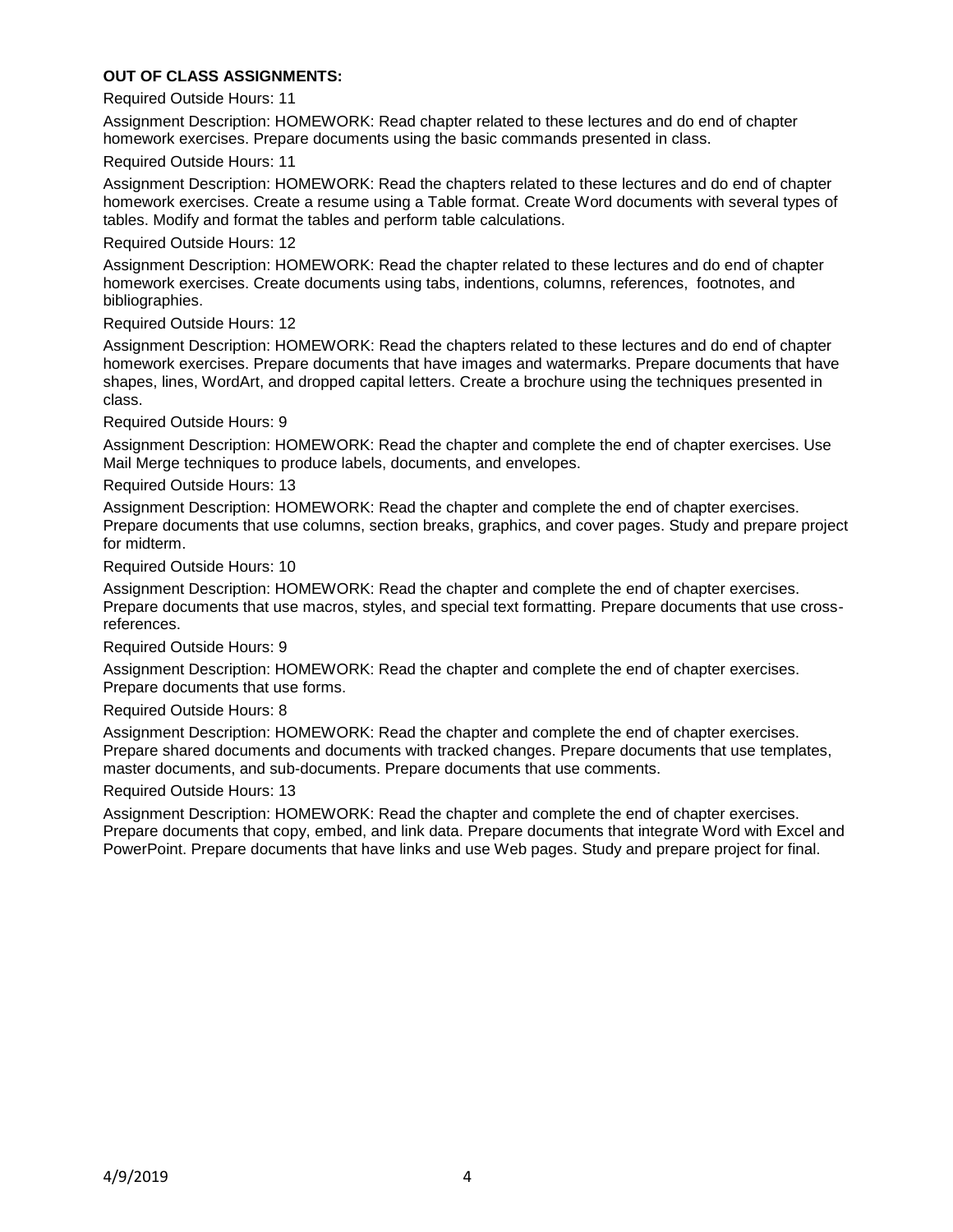### **METHODS OF EVALUATION:**

Writing assignments Percent of total grade: 0.00 % Writing assignments: 0% - 0% This is a degree-applicable course, but substantial writing assignments are NOT appropriate, because the course primarily: Involves skill demonstrations or problem solving. Problem-solving assignments Percent of total grade: 25.00 % 25% - 50% Homework exercises. Creating documents. Quizzes, Exams, Projects. Skill demonstrations Percent of total grade: 60.00 % Skill demonstrations: 35% - 70% Demonstration exams. Objective examinations Percent of total grade: 15.00 % Objective examinations: 15% - 30% Multiple Choice, True/False, Matching Items, Completion Other methods of evaluation Percent of total grade: 0.00 %

### **REPRESENTATIVE TEXTBOOKS:**

Jill Murphy. Microsoft Word 2016: Comprehensive. Berkeley, CA: Labyrinth Learning,2016. ISBN: 1591368332